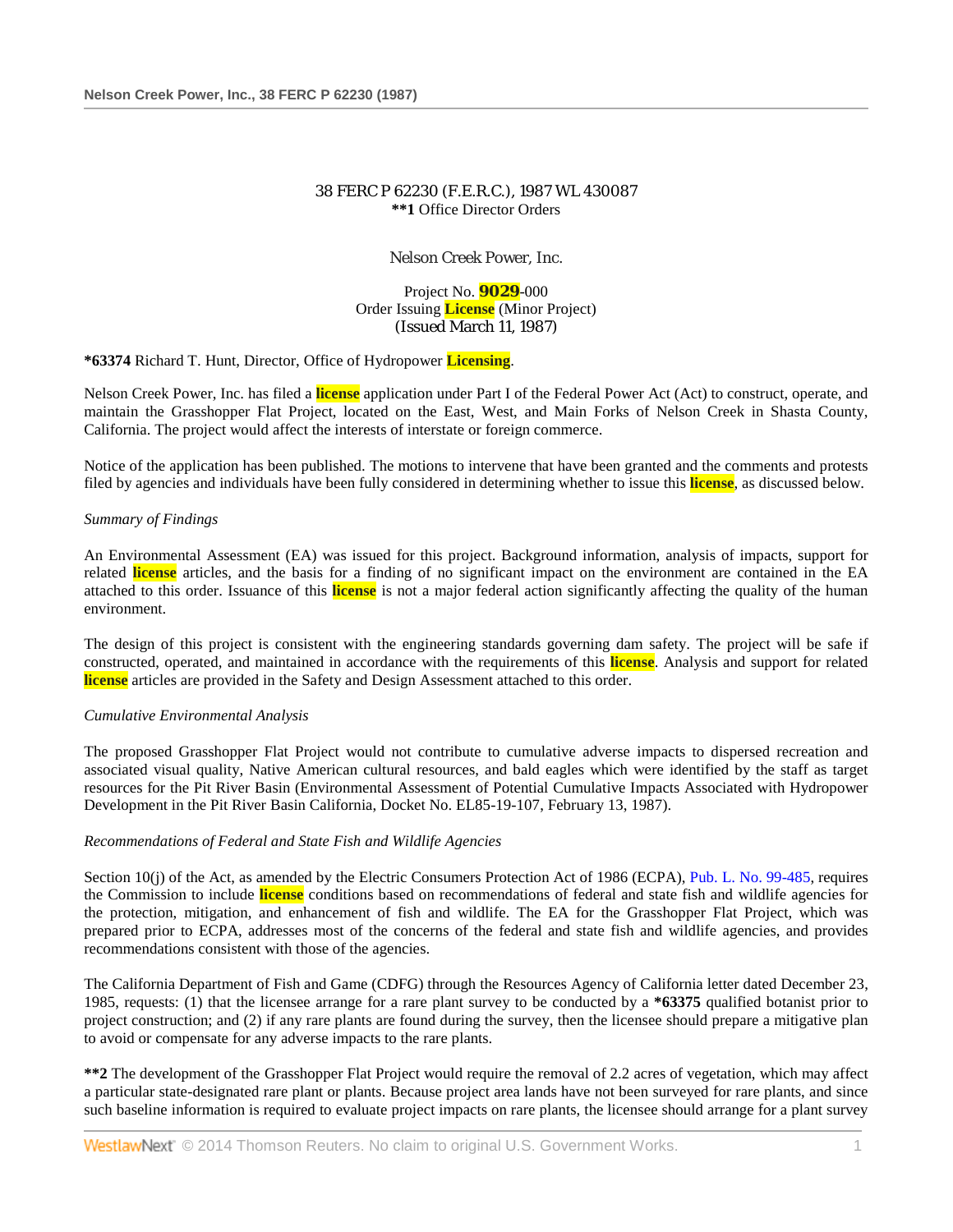by a qualified botanist and prepare a mitigative plan for any rare plants found on project-affected areas. Article 407 requires the licensee to conduct such a survey and prepare an appropriate mitigative plan.

The construction and operation of the Grasshopper Flat Project with the mitigative measures included herein is consistent with the recommendations on the project from the federal and state fish and wildlife agencies.

### *Comprehensive Plans*

Section  $10(a)(2)$  of the Act, as amended by ECPA, requires the Commission to consider the extent to which a project is consistent with comprehensive plans (where they exist) for improving, developing, or conserving a waterway or waterways affected by the project that is prepared by an agency established pursuant to federal law and that has the authority to prepare such a plan or by the state in which the facility is or will be located. The commission considers plans to be within the scope of section  $10(a)(2)$  only if such plans reflect the preparers' own balancing of the competing uses of a waterway, based on their data and applicable policy considerations (i.e., consider and balance all relevant public use considerations).

With regard to plans prepared at the state level, such plans are within the scope of section  $10(a)(2)$  only if they are prepared and adopted pursuant to specific act of the state legislature and developed, implemented, and managed by an appropriate state agency.<sup>1</sup> No comprehensive plans of the types referred to in section  $10(a)(2)$  of the Act relevant to this project have been identified. Three resource plans<sup>2</sup> that touch on various aspects of waterway management were brought to our attention and have been reviewed in relation to the proposed project as part of our broad public interest examination under section  $10(a)(1)$ of the Act. No conflicts were found.

The Director, Office of Hydropower **Licensing** concludes that the Grasshopper Flat Project is best adapted to a comprehensive plan for Nelson Creek, taking into consideration the benefical public uses described in section  $10(a)(1)$  of the Act.

### *The Director orders:*

(A) This **license** is issued to Nelson Creek Power, Inc. (licensee) for a period of 50 years, effective the first day of the month in which this order is issued, to construct, operate, and maintain the Grasshopper Flat Project. This **license** is subject to the terms and conditions of the Act, which is incorporated by reference as part of this **license**, and subject to the regulations the Commission issues under the provisions of the Act.

(B) The project consists of:

**\*\*3** (1) All lands, to the extent of the licensee's interests in those lands, enclosed by the project boundary shown by Exhibit G:

| exhibit | fERC No.   | showing                           |
|---------|------------|-----------------------------------|
| $G-1$   | $9029 - 5$ | Project Features and Vicinity Map |

(2) Project works consisting of: (a) a 5-foot-high, 60-foot-long, diversion dam at elevation 2,332 feet on East Fork Nelson Creek; (b) a 22-inch-diameter, 700-foot-long pipe; (c) a 7-foot-high, 125-foot-long diversion dam at elevation 2,320 feet on West Fork Nelson Creek; (d) a 34-inch-diameter, 7,180-foot-long penstock; (e) a powerhouse with a total installed capacity of 1,035 kW, operating under a head of 350 feet; (f) a 1,500-foot-long, 12-kV transmission line connecting with an existing transmission line of Pacific Gas and Electric Company; and (g) other appurtenances.

The project works generally described above are more specifically shown and described by those portions of Exhibits A and F recommended for approval in the attached Safety and Design Assessment.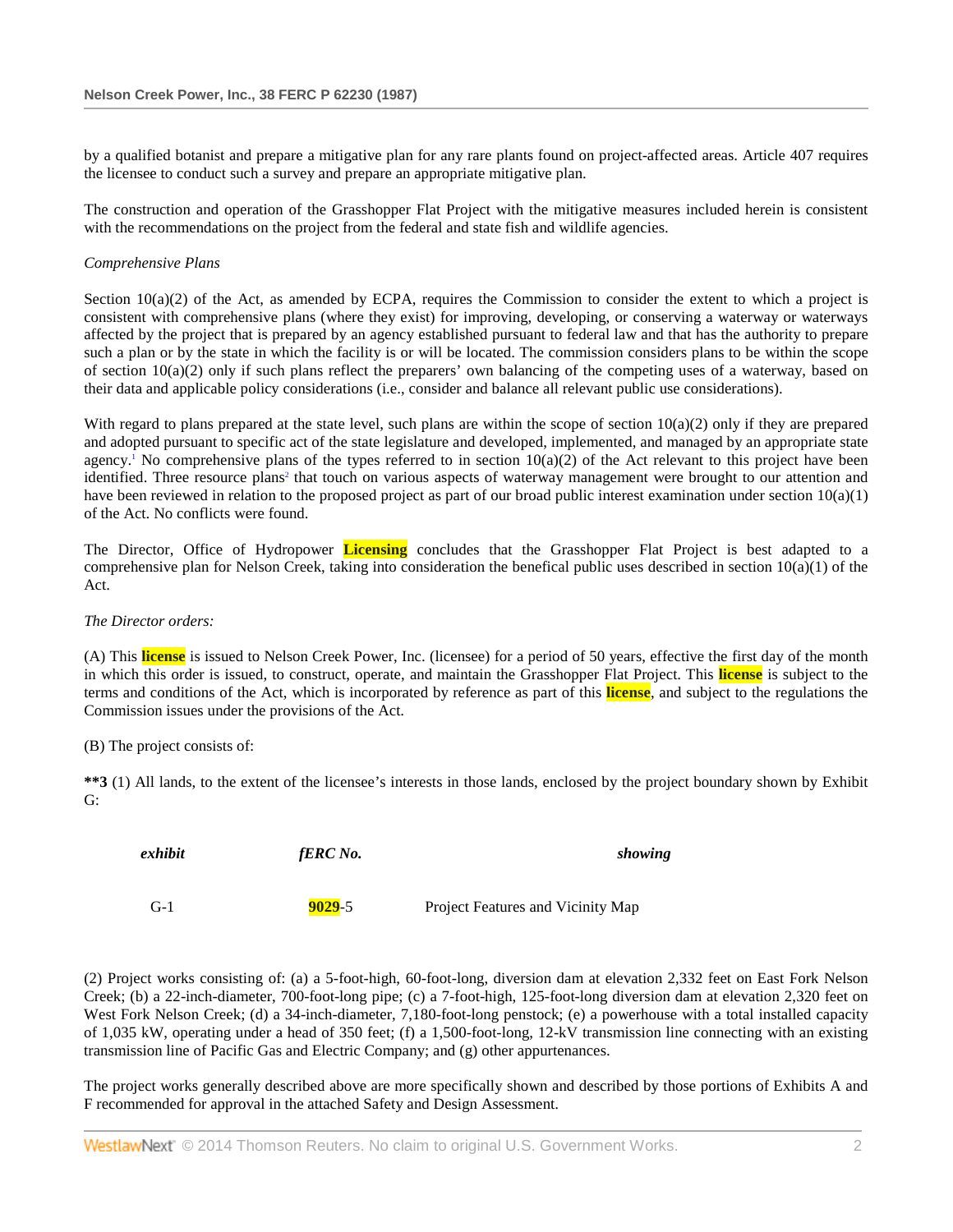(3) All of the structures, fixtures, equipment or facilities used to operate or maintain the project and located within the project boundary, all portable property that may be employed in connection with the project and located within or outside the project boundary, and all riparian or other rights that are necessary or appropriate in the operation or maintenance of the project.

(C) The Exhibit G described above and those sections of Exhibits A and F recommended for approval in the attached Safety and Design Assessment are approved and made part of the **license**.

(D) The following sections of the Act are waived and excluded from the **license** for this minor project:

**\*63376** 4(b), except the second sentence; 4(e), insofar as it relates to approval of plans by the Chief of Engineers and the Secretary of the Army; 6, insofar as it relates to public notice and to the acceptance and expression in the **license** of terms and conditions of the Act that are waived here; 10(c), insofar as it relates to depreciation reserves; 10(d); 10(f); 14, except insofar as the power of condemnation is reserved; 15; 16; 19; 20; and 22.

(E) This **license** is subject to the articles set forth in Form L-15, (October 1975) [reported at 54 FPC 1883], entitled "Terms and Conditions of **License** for Unconstructed Minor Project Affecting the Interests of Interstate or Foreign Commerce," except Article 15. The **license** is also subject to the following additional articles:

*Article 201.* The licensee shall pay the United States the following annual charge, effective the first day of the month in which this **license** is issued:

For the purpose of reimbursing the United States for the cost of administration of Part I of the Act, a reasonable amount as determined in accordance with the provisions of the Commission's regulations in effect from time to time. The authorized installed capacity for that purpose is 1,380 horsepower.

*Article 202.* The licensee shall clear and keep clear to an adequate width all lands along open conduits and shall dispose of all temporary structures, unused timber, brush, refuse, or other material unnecessary for the purposes of the project which result from maintenance, operation, or alteration of the project works. In addition, all trees along the periphery of project reservoirs which may die during operations of the project shall be removed. Upon approval of the clearing plan all clearing of lands and disposal of unnecessary material shall be done with due diligence to the satisfaction of the authorized representative of the Commission and in accordance with appropriate federal, state, and local statutes and regulations.

**\*\*4** *Article 301.* The licensee shall commence construction of project works within two years from the issuance date of the **license** and shall complete construction of the project within four years from the issuance date of the **license**.

*Article 302.* The licensee shall at least 60 days prior to start of construction, submit one copy to the Commission's Regional Director and two copies to the Director, Division of Inspections, of the final contract drawings and specifications for pertinent features of the project, such as water retention structures, powerhouse, and water conveyance structures. The Director, Division of Inspections, may require changes in the plans and specifications to assure a safe and adequate project.

*Article 303.* The licensee shall review and approve the design of contractor-designed cofferdams and deep excavations prior to the start of construction and shall ensure that construction of cofferdams and deep excavations is consistent with the approved design. At least 30 days prior to start of construction of the cofferdam, the licensee shall submit to the Commission's Regional Director and Director, Division of Inspections, one copy each of the approved cofferdam construction drawings and specifications and the letter(s) of approval.

*Article 304.* The licensee shall within 90 days of completion of construction file with the Commission revised Exhibits A, F and G to describe and show the project as built.

*Article 401.* The licensee, after consultation with the U.S. Soil Conservation Service and the State of California Department of Fish and Game, and within 1 year from the date of issuance of this **license**, shall file a detailed, site specific plan to control erosion, stabilize slopes and streambanks, and minimize the quantity of sediment or other potential water pollutants resulting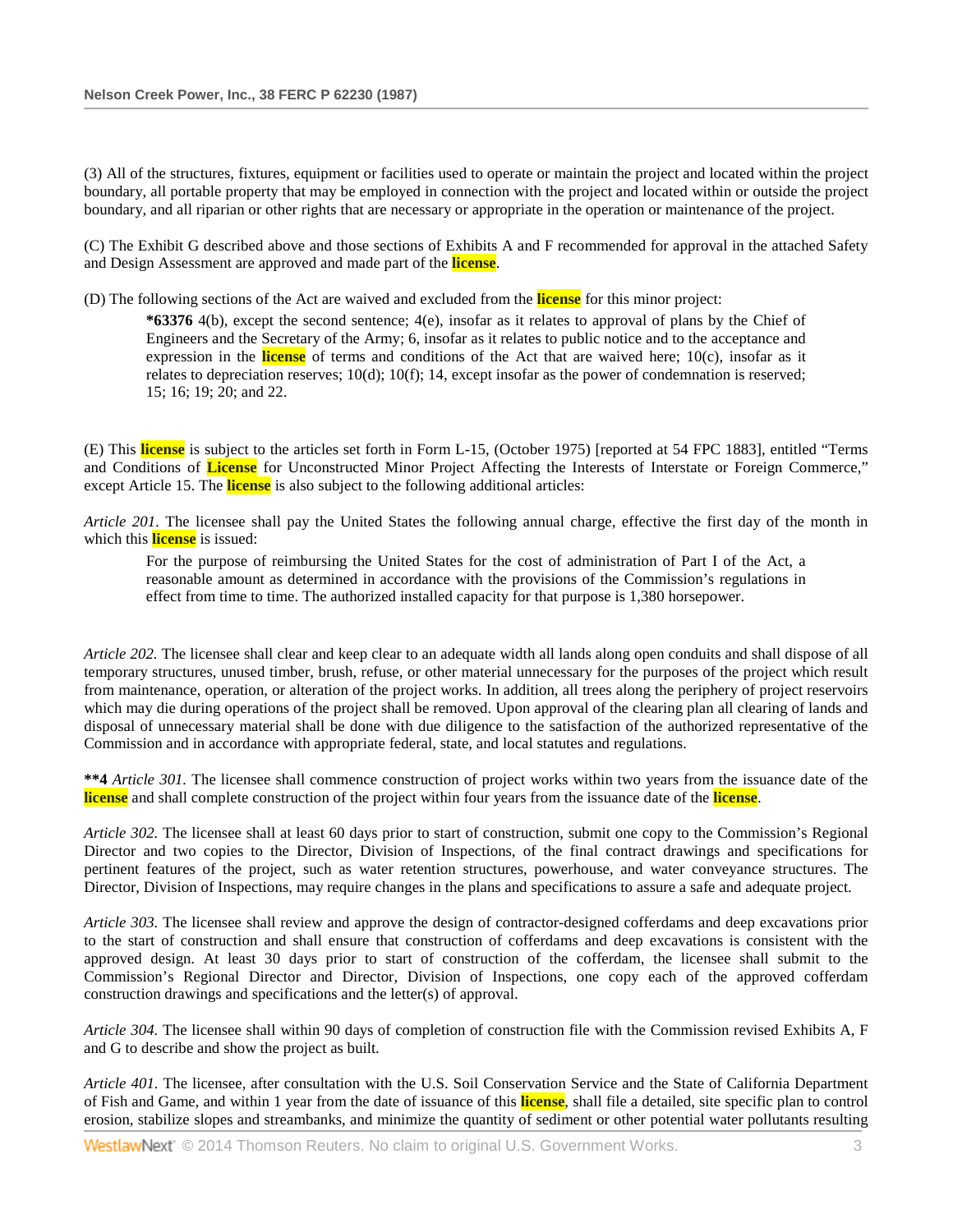from construction and operation of the project, including removal of sediments from the stream and spoil disposal. The plan shall also include functional design drawings and map locations of control measures; an implementation schedule; and monitoring and maintenance programs for project construction and operation. Documentation of agency consultation on the plan and copies of any agency comments or recommendations shall be included in the filing.

In the event the licensee does not concur with any agency recommendations, licensee shall provide a discussion of the reasons for not concurring based on actual site geological, soil, and groundwater conditions. The Commission reserves the right to require changes to the plan. Unless the Director, Office of Hydropower **Licensing**, directs otherwise, the licensee may commence ground-disturbing or spoil-producing activities at the project 90 days after filing the above plan.

*Article 402.* The licensee shall provide an automatic shut-off valve device at the penstock intake structure to operate in the event of a penstock rupture. The licensee shall file as-built drawings within 3 years from the date of issuance of this **license**.

**\*\*5** *Article 403.* The licensee shall discharge from the Grasshopper Flat Project, a continuous minimum flow of 25 cubic feet per **\*63377** second, as measured immediately downstream from the project diversion dam on West Fork Nelson Creek or inflow to the reservoir, whichever is less, for the protection and enhancement of fish and wildlife resources in Nelson Creek. This flow may be temporarily modified if required by operating emergencies beyond the control of licensee, and for short periods upon mutual agreement between licensee and the California Department of Fish and Game.

*Article 404.* The licensee shall consult with the California Department of Fish and Game, and the U.S. Fish and Wildlife Service on the final design of the penstock intake structure and fish screening and, within 6 months from the date of issuance of this **license**, file with the Commission, for approval, functional design drawings of the fish screening for the intake structure of the Grasshopper Flat Project. The licensee shall file as-built drawings with the Commission within 3 years from the date of issuance of this **license**.

*Article 405.* The licensee, after consultation with the U.S. Fish and Wildlife Service and the California Department of Fish and Game, and within 1 year from the date of issuance of this **license**, shall file a transmission line design plan, prepared in accordance with the guidelines set forth in "Suggested Practices for Raptor Protection on Power Lines", Raptor Research Report No. 4, Raptor Research Foundation, Inc., 1981. The plan shall include detailed design drawings of the transmission line, clearly showing phase spacing, configuration, and grounding practices, a construction schedule, and agency comments on the adequacy of the design plan.

Unless the Director, Office of Hydropower **Licensing**, instructs otherwise, licensee may commence construction of the transmission line 90 days after filing the plan.

*Article 406.* The licensee, prior to any future construction at the project, shall consult with the California State Historic Preservation Officer (SHPO) about the need for a cultural resources survey and salvage work. Documentation of the nature and extent of consultation, including a cultural resources management plan, a schedule to conduct any necessary investigation prior to such construction, and a copy of a letter from the SHPO accepting the plan, shall be filed with the Commission within 6 months of any construction activity. Licensee shall make available funds in a reasonable amount for any such work as required. If any previously unrecorded archeological or historic sites are discovered during the course of construction or development of any project works or other facilities at the project, construction activity in the vicinity shall be halted, a qualified archeologist shall be consulted to determine the significance of the sites, and licensee shall consult with the SHPO to develop a mitigative plan for the protection of significant archeological or historical resources. If licensee and the SHPO cannot agree on the amount of money to be expended on archeological or historical work related to the project, the Commission reserves the right to require licensee to conduct, at its own expense, any such work found necessary.

**\*\*6** *Article 407.* The licensee, after consultation with the CDFG, and within 1 year from the date of issuance of this **license**, shall arrange for a rare plant survey of state-listed species by a qualified botanist on all lands to be affected by project construction or operation. Further, the licensee shall provide for a review of the survey with the CDFG. If it is determined from the survey that rare species will be adversely affected by project construction or operation, the licensee shall cooperate with the CDFG in developing and implementing a mitigative plan to minimize adverse impacts to such species. The results of the survey and any mitigative plan developed shall be filed with the Commission. The Commission reserves the right to make changes to the plan.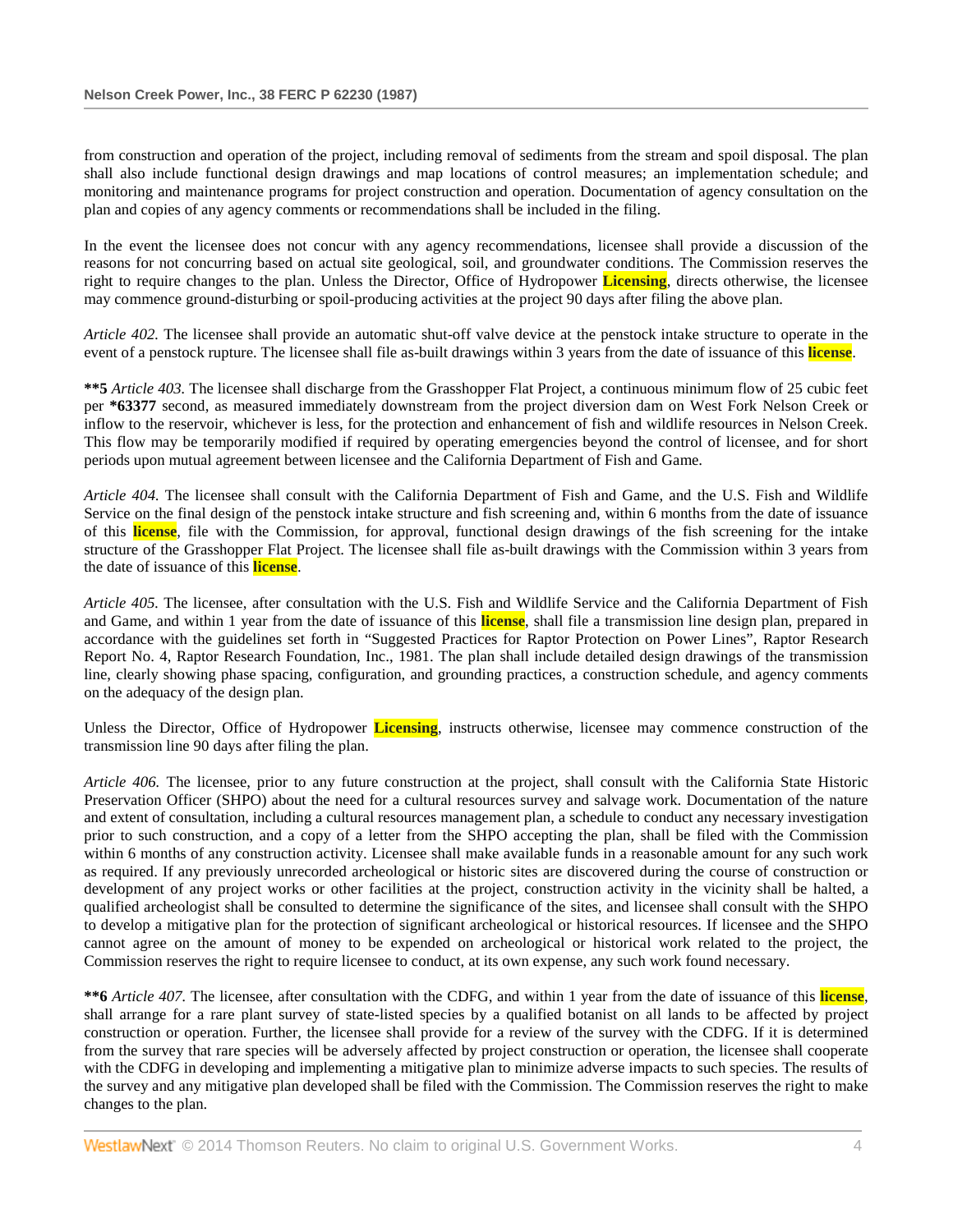*Article 408.* (a) In accordance with the provisions of this article, the licensee shall have the authority to grant permission for certain types of use and occupancy of project lands and waters and to convey certain interests in project lands and waters for certain other types of use and occupancy, without prior Commission approval. The licensee may exercise the authority only if the proposed use and occupancy is consistent with the purposes of protecting and enhancing the scenic, recreational, and other environmental values of the project. For those purposes, the licensee shall also have continuing responsibility to supervise and control the uses and occupancies for which it grants permission, and to monitor the use of, and ensure compliance with the covenants of the instrument of conveyance for, any interests that it has conveyed, under this article. If a permitted use and occupancy violates any condition of this article or any other condition imposed by the licensee for protection and enhancement of the project's scenic, recreational, or other environmental values, or if a convenant of a conveyance made under the authority of this article is violated, the licensee shall take any lawful action necessary to correct the violation. For a permitted use or occupancy, that action includes, if necessary, cancelling the permission to use and occupy the project lands **\*63378** and waters and requiring the removal of any non-complying structures and facilities.

(b) The types of use and occupancy of project lands and waters for which the licensee may grant permission without prior Commission approval are: (1) landscape plantings; (2) noncommercial piers, landings, boat docks, or similar structures and facilities that can accommodate no more than 10 water craft at a time and where said facility is intended to serve single-family type dwellings; and (3) embankments, bulkheads, retaining walls, or similar structures for erosion control to protect the existing shoreline. To the extent feasible and desirable to protect and enhance the project's scenic, recreational, and other environmental values, the licensee shall require multiple use and occupancy of facilities for access to project lands or waters. The licensee shall also ensure, to the satisfaction of the Commission's authorized representative, that the uses and occupancies for which it grants permission are maintained in good repair and comply with applicable state and local health and safety requirements. Before granting permission for construction of bulkheads or retaining walls, the licensee shall: (1) inspect the site of the proposed construction, (2) consider whether the planting of vegetation or the use of riprap would be adequate to control erosion at the site, and (3) determine that the proposed construction is needed and would not change the basic contour of the reservoir shoreline. To implement this paragraph (b), the licensee may, among other things, establish a program for issuing permits for the specified types of use and occupancy of project lands and waters, which may be subject to the payment of a reasonable fee to cover the licensee's costs of administering the permit program. The Commission reserves the right to require the licensee to file a description of its standards, guidelines, and procedures for implementing this paragraph (b) and to require modification of those standards, guidelines, or procedures.

**\*\*7** (c) The licensee may convey easements or rights-of-way across, or leases of, project lands for: (1) replacement, expansion, realignment, or maintenance of bridges and roads for which all necessary state and federal approvals have been obtained; (2) storm drains and water mains; (3) sewers that do not discharge into project waters; (4) minor access roads; (5) telephone, gas, and electric utility distribution lines; (6) non-project overhead electric transmission lines that do not require erection of support structures within the project boundary; (7) submarine, overhead, or underground major telephone distribution cables or major electric distribution lines (69-kV or less); and (8) water intake or pumping facilities that do not extract more than one million gallons per day for a project reservoir. No later than January 31 of each year, the licensee shall file three copies of a report briefly describing for each conveyance made under this paragraph (c) during the prior calendar year, the type of interest conveyed, the location of the lands subject to the conveyance, and the nature of the use for which the interest was conveyed.

(d) The licensee may convey fee title to, easements or rights-of-way across, or leases of project lands for: (1) construction of new bridges or roads for which all necessary state and federal approvals have been obtained; (2) sewer or effluent lines that discharge into project waters, for which all necessary federal and state water quality certificates or permits have been obtained; (3) other pipelines that cross project lands or waters but do not discharge into project waters; (4) non-project overhead electric transmission lines that require erection of support structures within the project boundary, for which all necessary federal and state approvals have been obtained; (5) private or public marinas that can accommodate no more than 10 watercraft at a time and are located at least one-half mile from any other private or public marina; (6) recreational development consistent with an approved Exhibit R or approved report on recreational resources of an Exhibit E; and (7) other uses, if: (i) the amount of land conveyed for a particular use is five acres or less; (ii) all of the land conveyed is located at least 75 feet, measured horizontally, from the edge of the project reservoir at normal maximum surface elevation; and (iii) no more than 50 total acres of project lands for each project development are conveyed under this clause (d)(7) in any calendar year. At least 45 days before conveying any interest in project lands under this paragraph (d), the licensee must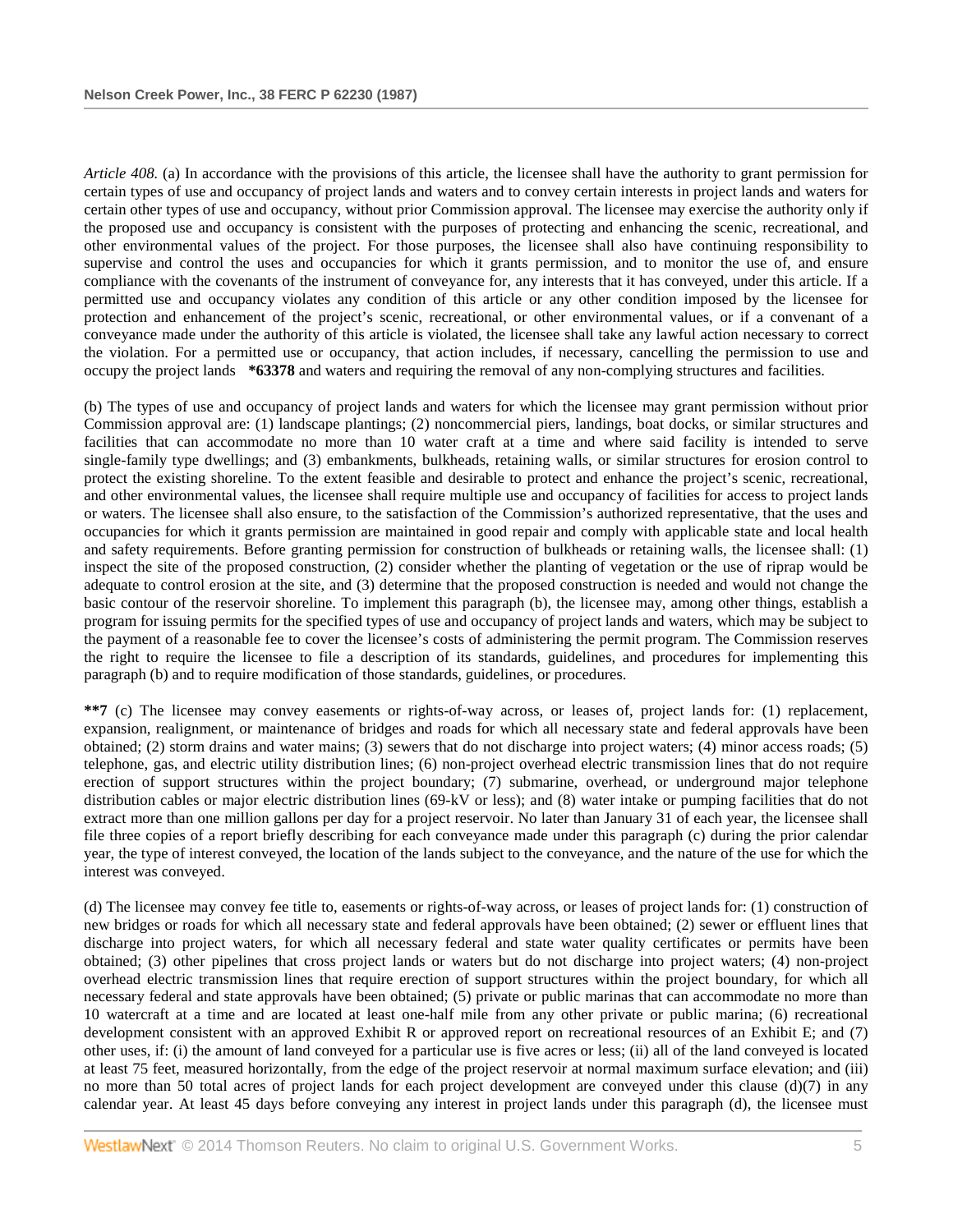submit a letter to the Director, Office of Hydropower **Licensing**, stating its intent to convey the interest and briefly describing the type of interest and location of the lands to be conveyed (a marked Exhibit G or K map may be used), the nature of the opposed use, the identity of any federal or state agency official consulted, and any federal or state approvals required for the proposed use. Unless the Director, within 45 days from the filing date, requires the licensee to file an application for prior approval, the licensee may convey the intended interest at the end of that period.

**\*\*8** (e) The following additional conditions apply to any intended conveyance under paragraph (c) or (d) of this article: (1) Before conveying the interest, the licensee shall consult with federal and state **\*63379** fish and wildlife or recreation agencies, as appropriate, and the State Historic Preservation Officer.

(2) Before conveying the interest, the licensee shall determine that the proposed use of the lands to be conveyed is not inconsistent with any approved Exhibit R or approved report on recreational resources of an Exhibit E; or, if the project does not have an approved Exhibit R or approved report on recreational resources, that the lands to be conveyed do not have recreational value.

(3) The instrument of conveyance must include convenants running with the land adequate to ensure that: (i) the use of the lands conveyed shall not endanger health, create a nuisance, or otherwise be incompatible with overall project recreational use; and (ii) the grantee shall take all reasonable precautions to ensure that the construction, operation, and maintenance of structures or facilities on the conveyed lands will occur in a manner that will protect the scenic, recreational, and environmental values of the project.

(4) The Commission reserves the right to require the licensee to take reasonable remedial action to correct any violation of the terms and conditions of this article, for the protection and enhancement of the project's scenic, recreational, and other environmental values.

(f) The conveyance of an interest in project lands under this article does not in itself change the project boundaries. The project boundaries may be changed to exclude land conveyed under this article only upon approval of revised Exhibit G or K drawings (project boundary maps) reflecting exclusion of that land. Lands conveyed under this article will be excluded from the project only upon a determination that the lands are not necessary for project purposes, such as operation and maintenance, flowage, recreation, public access, protection of environmental resources, and shoreline control, including shoreline aesthetic values. Absent extraordinary circumstances, proposals to exclude lands conveyed under this article from the project shall be consolidated for consideration when revised Exhibit G or K drawings would be filed for approval for other purposes.

(g) The authority granted to the licensee under this article shall not apply to any part of the public lands and reservations of the United States included within the project boundary.

(F) This order is issued under authority delegated to the Director and is final unless appealed under Rule 1902 to the Commission by any party within 30 days from the issuance date of this order. The licensee's failure to appeal this order shall constitute acceptance of the **license**.

### **Environmental Assessment**

Division of Environmental Analysis, Office of Hydropower **Licensing**

# Federal Energy Regulatory Commission 2/18/86

Project Name: Grasshopper Flat Hydro FERC Project No. **9029**-000

### *A. Application*

**\*\*9** 1. Application Type: Unconstructed Minor; Date Filed: 3/18/85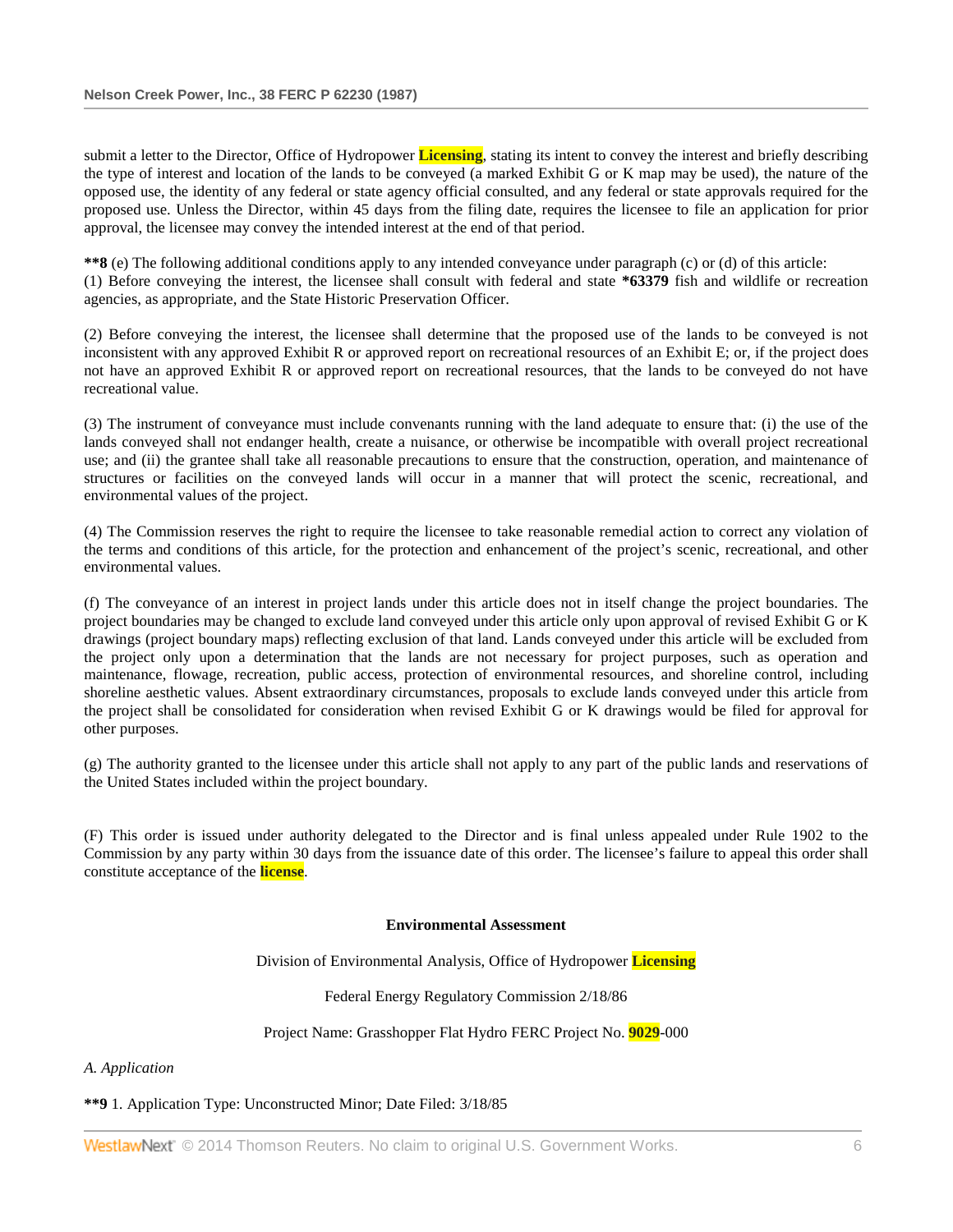- 2. Applicant: Nelson Creek Power, Incorporated
- 3. Water Body: Nelson Creek; River Basin: Pit
- 4. Nearest city or town: Big Bend, California
- 5. County: Shasta; State: California
- 6. Federal Lands Affected (If yes, specify land management agency.) No

### *B. Purpose and Need for Power*

1. Purpose: The proposed project would provide an estimated 2.9 Gigawatt-hours (GWh) of electrical energy per year to Pacific Gas and Electric Company (PG&E).

2. Need for power: The project could meet a small part of the area requirements being met by proposed resource addition. Staff's economic analyses show that benefits are possible through installation of the project and therefore show a need for the project. From the time the project goes on line until needed to serve load directly, it would be available to off-load existing fossil-fueled electric generating plants located in the California-Nevada and adjacent areas, and thereby, to conserve nonrenewable resources, and to reduce the emission of noxious by-products caused by the combustion of fossil fuels.

3. Hydroelectric power and resource utilization: We have made an independent study of the hydropower potential at the Grasshopper Flat Project site. Our study found **\*63380** that the Applicant's proposed installed capacity, estimated average annual generation, selection of size and type of generation unit, and construction cost estimate are reasonable for adequate development at the site. The project would have an installed capacity of 1,035 kilowatts (kW). The powerplant would generate an estimated average 2.9 GWh annually at a plant factor of 32 percent based on the Applicant's proposed minimum instream flow release of 25 cubic feet per second (cfs), total for the two creek branches or the natural flow, whichever is less. The powerplant would operate run-of-river under a gross head of 370 feet and would utilize creek flows up to 50 cfs. The creek flows exceed the hydraulic capacity of the plant approximately 26 percent of the time.

### *C. Proposed Project and Alternatives*

1. Description of the proposed action: Project facilities would include: two small, concrete and rock, diversion dams; a 22-inch-diameter, 700-foot-long, steel pipeline that would convey water diverted from East Fork Nelson Creek to the project diversion at West Fork Nelson Creek; a 34-inch-diameter, 7,180-foot-long, steel penstock; a 1,050-square-foot, concrete block powerhouse containing one, two, or three turbine-generator units with a combined hydraulic capacity of 50 cubic feet per second (cfs) and a total rated capacity of 1,035 kilowatts (kW); and a 1,500-foot-long, 12-kilovolt, overhead, transmission line. All project facilities would be located on land that is currently owned by the Applicant. The project, which would be operated in a run-of-river mode, would divert from 7.5 cfs to 50 from a 7,700-foot-long section of Nelson Creek.

### **\*\*10** 2. Applicant's Proposed Mitigative Measures

a. Construction: Applicant would develop and implement a plan to control erosion and sedimentation, and would revegetate with native grasses and shrubs all areas disturbed by project construction that are not required for permanent facilities or project access.

b. Operation: To prevent massive erosion resulting from penstock failure, Applicant would install an automatic shutoff valve on the penstock intake. To prevent turbidity resulting from sluicing operations, Applicant would initiate sluicing only when flows are sufficient to handle the additional silt, gravel, and rock. In order to accomplish this, sluicing would occur when flows are greater than 120 cfs. To avoid fish stranding resulting from flow fluctuations in Nelson Creek, Applicant would use a 30-minute period for full project startup or shutdown. Applicant would provide a 7 cfs minimum instream flow to maintain fishery habitat in Nelson creek. To prevent fish entrainment, Applicant would install a self-cleaning fish screen at the entrance to the project penstock. To protect area wildlife and visual resources, the applicant would bury most of the penstock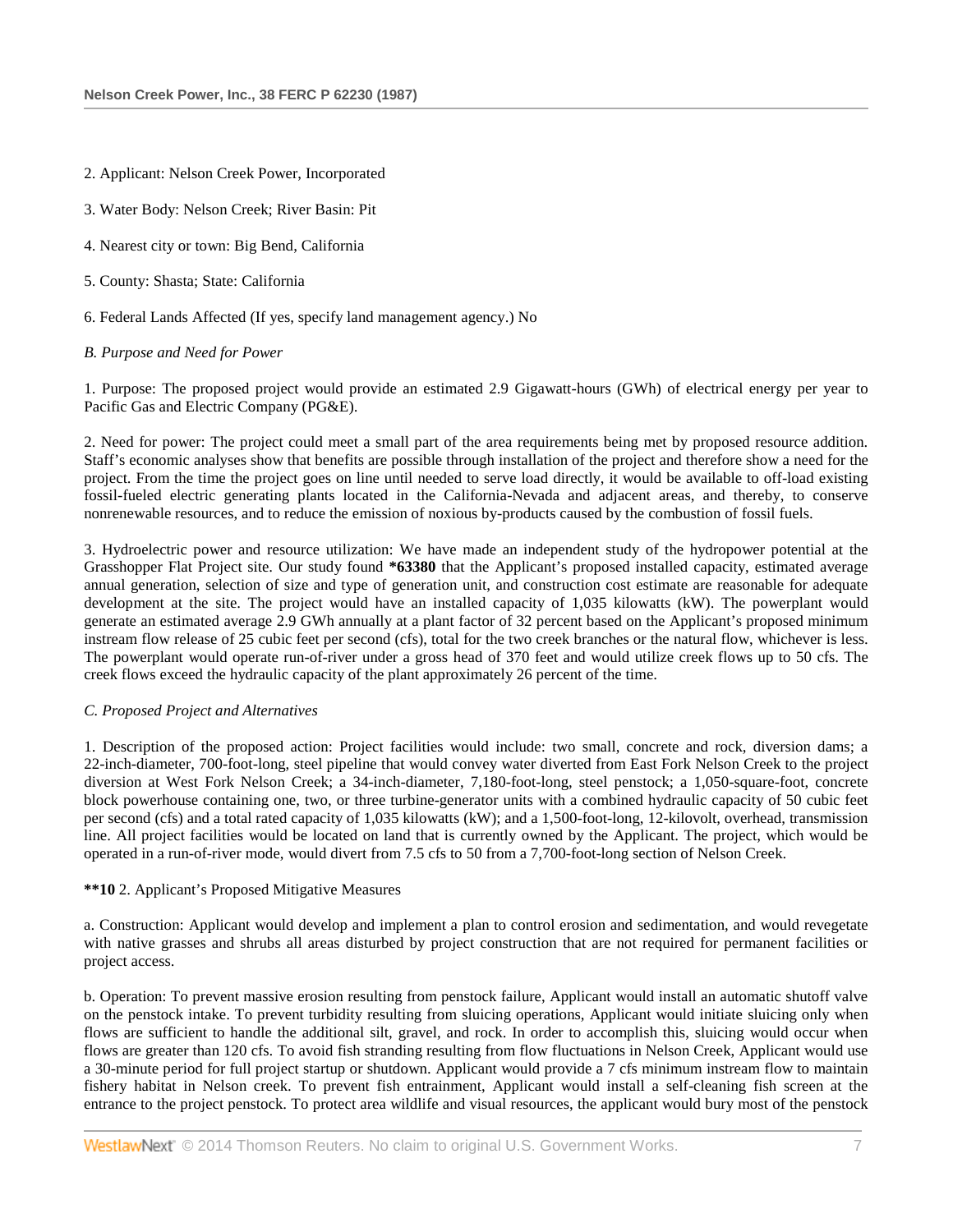alongside an existing logging road and would paint or treat the above-ground portions of the penstock and the powerhouse using colors that maintain or enhance the area's existing visual qualities. The Applicant also would design and install the project transmission line to avoid electrocution of raptors.

3. Section 4(e) Conditions

Not applicable.

- 4. Alternatives to the Proposed Action
- a. No other reasonable action alternatives have been found.

b. Alternative of no action: No action would constitute denial of a minor **license** for the proposed project.

*D. Affected Environment*

- 1. Brief descriptions of the resources are given below.
- a. Geology and Soils

Significant features include: None.

b. Streamflow

low flow: 13.2 cfs; flow parameter: Average monthly flow for August.

high flow: 217 cfs; flow parameter: Average monthly flow for February

average flow: 80 cfs; Remarks:

c. Water Quality

The existing water quality conditions are: The water quality of Nelson Creek is high quality and meets all current state water quality standards. The water is suitable for domestic consumption. A June 1985 sampling indicated that the DO level was 9.0 mg/l, turbidity equaled 0.7NTU, pH equaled 7.8, and temperature was 11 degrees Centigrade.

d. Fisheries

Anadromous: None.

Resident: Species include: rainbow trout.

Significant features include: None.

e. Vegetation

#### *Cover Type--Dominant Species*

Mixed Forest (northern exposure): Douglas fir, ponderosa pine, canyon live oak

Brushland: Deerbrush, manzanita

# Mixed Forest (southern exposure): Canyon live oak, California buckeye, manzanita, deerbrush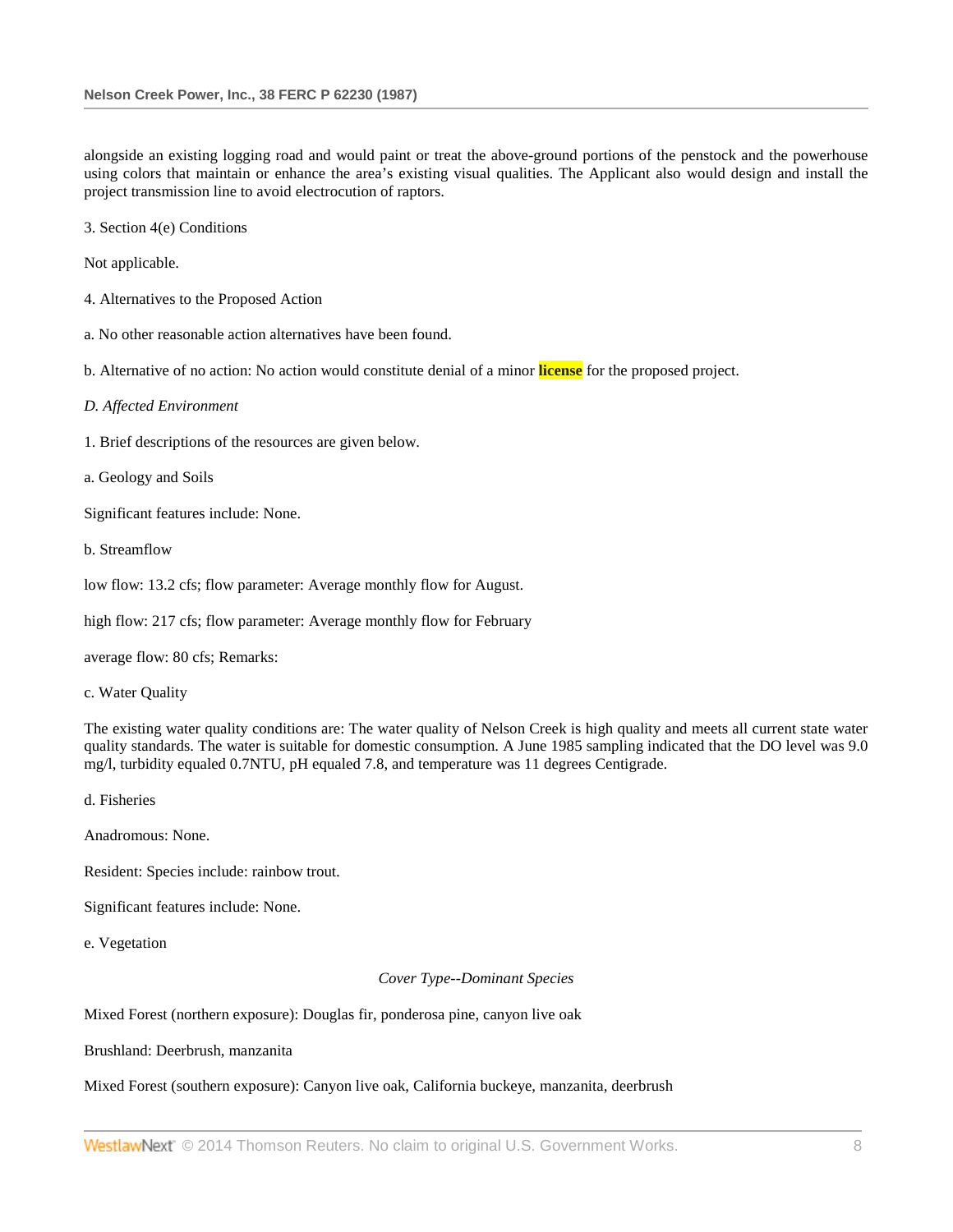### **\*63381** Riparian: White alder, willows, creek dogwood

Significant features include: None.

### **\*\*11** f. Wildlife

Species inhabiting the project area include: mule deer, western gray squirrel, California ground squirrel, porcupine, red-tailed hawk, sharp-shinned hawk, California quail, Stellar's jay, mountain chickadee, dipper, and common kingsnake.

Significant features include: None.

g. Archeological

There are no known prehistoric sites in the project impact areas.

### h. Historical

There are no sites of historical significance in the project impact areas.

i. Visual Quality

The significant visual features of the area include: None.

j. Recreation

The existing recreational use(s) of the area include: None. The property, which is privately owned, is currently used for timber harvesting.

k. Land Use

Land use in the project area includes: timber harvesting and cattle grazing.

## l. Socioeconomics

The economic and social well-being of the area is influenced by: manufacturing of lumber and wood products; farming, particularly livestock, dairy products, and nursery products; and outdoor recreation and tourism.

- m. Ambient noise quality is: low.
- n. Ambient air quality is: good.
- o. Other resources include: None.
- *E. Consultation and Compliance*
- 1. Fish and Wildlife Consultation (Fish & Wildlife Coordination Act)
- (a) Fish & Wildlife Service (FWS): Yes
- (b) State(s): Yes
- (c) National Marine Fisheries Service (NMFS): No
- (d) Remarks: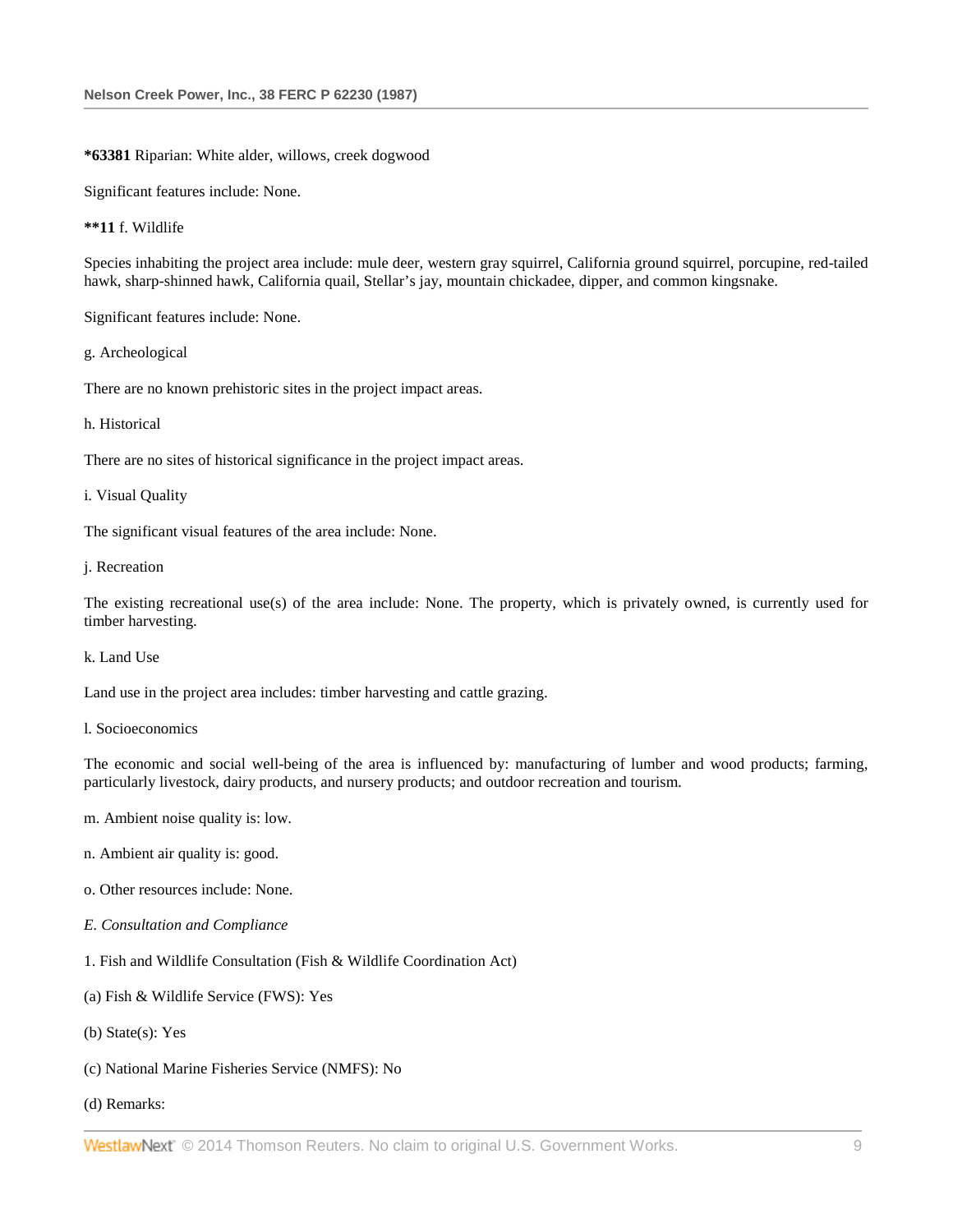- 2. Terms and Conditions for Exemptions from **Licensing** [\[18 CFR § 4.106\(b\)](http://www.westlaw.com/Link/Document/FullText?findType=L&pubNum=1000547&cite=18CFRS4.106&originatingDoc=I7a9d6b1d395211dbb0d3b726c66cf290&refType=LQ&originationContext=document&vr=3.0&rs=cblt1.0&transitionType=DocumentItem&contextData=(sc.Search)) o[r 4.94\(b\)\]](http://www.westlaw.com/Link/Document/FullText?findType=L&pubNum=1000547&cite=18CFRS4.94&originatingDoc=I7a9d6b1d395211dbb0d3b726c66cf290&refType=LQ&originationContext=document&vr=3.0&rs=cblt1.0&transitionType=DocumentItem&contextData=(sc.Search)) … § Not applicable
- 3. Section 7 Consultation (Endangered Species Act)
- (a)--Listed Species: *None.*
- (b) Not required.--

(c) Remarks: *USFWS letter dated 12/23/85 indicates that the project would not* affect any federally listed or candidate, threatened or endangered species.

- 4. Section 401 Certification (Clean Water Act)
- Waived: 2/28/85 and 6/03/85 (date of letter)
- 5. Cultural Resource Consultation (Historic Preservation Act)
- (a) *Register* Status: None
- (b) State Historic Preservation Officer (SHPO): Yes
- (c) National Park Service (NPS): Yes
- (d) Council: Not required
- (e) Further consultation requirements: Not required
- (f) Remarks: SHPO letter dated 1/30/85 indicates that the proposed project would not affect cultural resources.
- 6. Recreation Consultation [Federal Power Act, § 10(a)]
- (a) U.S. Owners: No
- (b) NPS: Yes
- (c) State(s): No
- (d) Remarks:
- 7. Wild and Scenic Rivers (Wild and Scenic Rivers Act)
- (a) Status: None.
- (b) Remarks:
- *F. Comments*
- 1. The following entities provided comments on the application in response to the public notice dated *10/23/85.*

# *Commenting Entity--Date of Letter*

# California Department of Fish and Game (CDFG)<sup>a1</sup>--12/19/85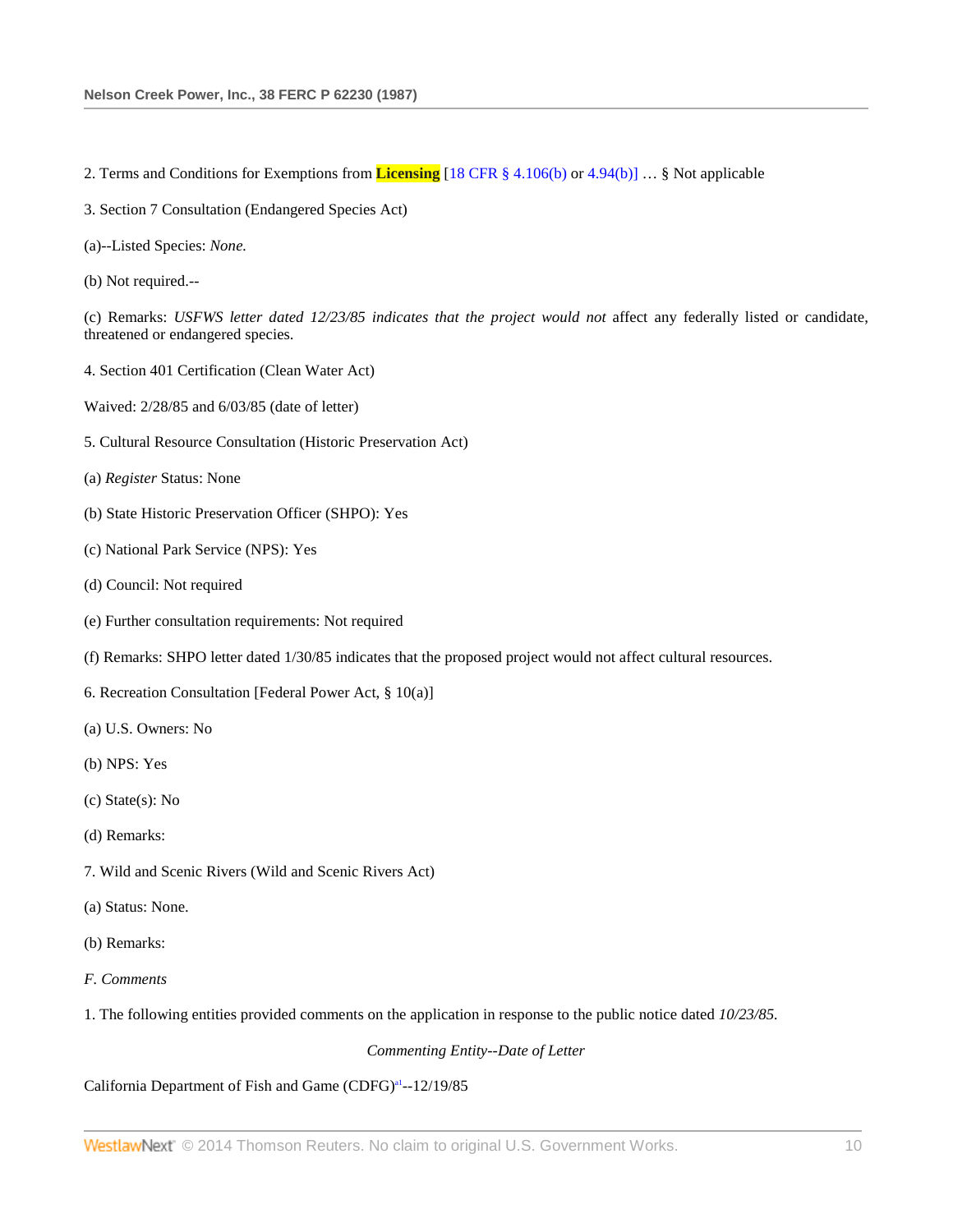### U.S. Department of the Interior (DOI)--12/23/85

The Resources Agency of California--12/23/85

**\*\*12** 2. The Applicant responded to the comment by letter dated 6/18/85.

### *G. Discussion of Environmental Issues*

Mitigative measures recommended by Staff are in addition to those proposed by the applicant, Section  $C(2)$ , and those conditions identified in Sections C(3) and E(2), as appropriate. There are 6 issues addresses below.

1. Issue: A plan is needed to control erosion, sedimentation, and the stability of slopes.

**\*63382** Comments: *None.*

Applicant's Response: *None.*

Conclusions and Recommendations: Project construction activities would increase the potential for erosion, sedimentation, and the instability of slopes and streambanks. Erosion and sedimentation would occur during: construction of the diversion structures, penstock, and powerhouse; and the removal and disposal of stream sediments and excavated soil materials. Therefore, the applicant should develop and implement a plan to control erosion, sedimentation, and the stability of slopes.

2. Issue: Potential for massive erosion and sedimentation in the event of failure of the project penstock.

Comments: CDFG, by letter dated 2/5/85, recommends that an automatic shutoff valve be installed to prevent massive erosion in case of penstock failure.

Applicant's Response: The applicant in its 8/1/85 filing agreed to include an automatic shutoff on the penstock intake to reduce shutoff time in the event of penstock failure from 20-30 minutes to approximately 5 minutes.

Conclusions and Recommendations: An automatic shutoff valve on the penstock intake would protect aquatic resources from massive sedimentation in case of a penstock failure. Therefore, the applicant should provide an automatic shutoff valve at the penstock intake.

3. Issue: The minimum instream flow required to protect resident trout habitat in the 7,700-foot-long bypassed reach of Nelson Creek.

Comments: DOI and the CDFG, by letters dated 12/23/85 and 12/19/85, respectively, recommend a minimum flow of 25 cfs or the reservoir inflow, whichever is less, be released on a continuous basis past the diversion points to protect fishery resources in Nelson Creek.

Applicant's Response: The applicant proposes to release a minimum flow of 7 cfs.

Conclusions and Recommendations: The 8/1/85 Addendum to Instream Flow Incremental Methodology submitted by applicant identifies the predicted habitat availability for rainbow trout in Nelson Creek under 7 cfs and 25 cfs minimum flow regimes. The applicant's proposed 7 cfs flow is approximately 50% of the lowest without-project average monthly flow (13 cfs) and would result in a 14 to 21% loss of usable habitat area for adult rainbow trout. A (25 cfs flow would result in a reduction of only 8 to 10% in adult fish habitat, would provide a small increase in fry habitat, and would maintain the natural flow in most years during the critical low-flow period from July through September. Both 7 cfs and 25 cfs have been determined to be economically feasible. Therefore, staff recommends that 25 cfs or inflow to the project reservoirs, whichever is less, be released on a continuous basis to the bypassed areas of Nelson Creek for the protection of fishery resources.

**\*\*13** 4. Issue: Project operation could cause fish entrainment in the project penstock, and subsequent turbine-caused injury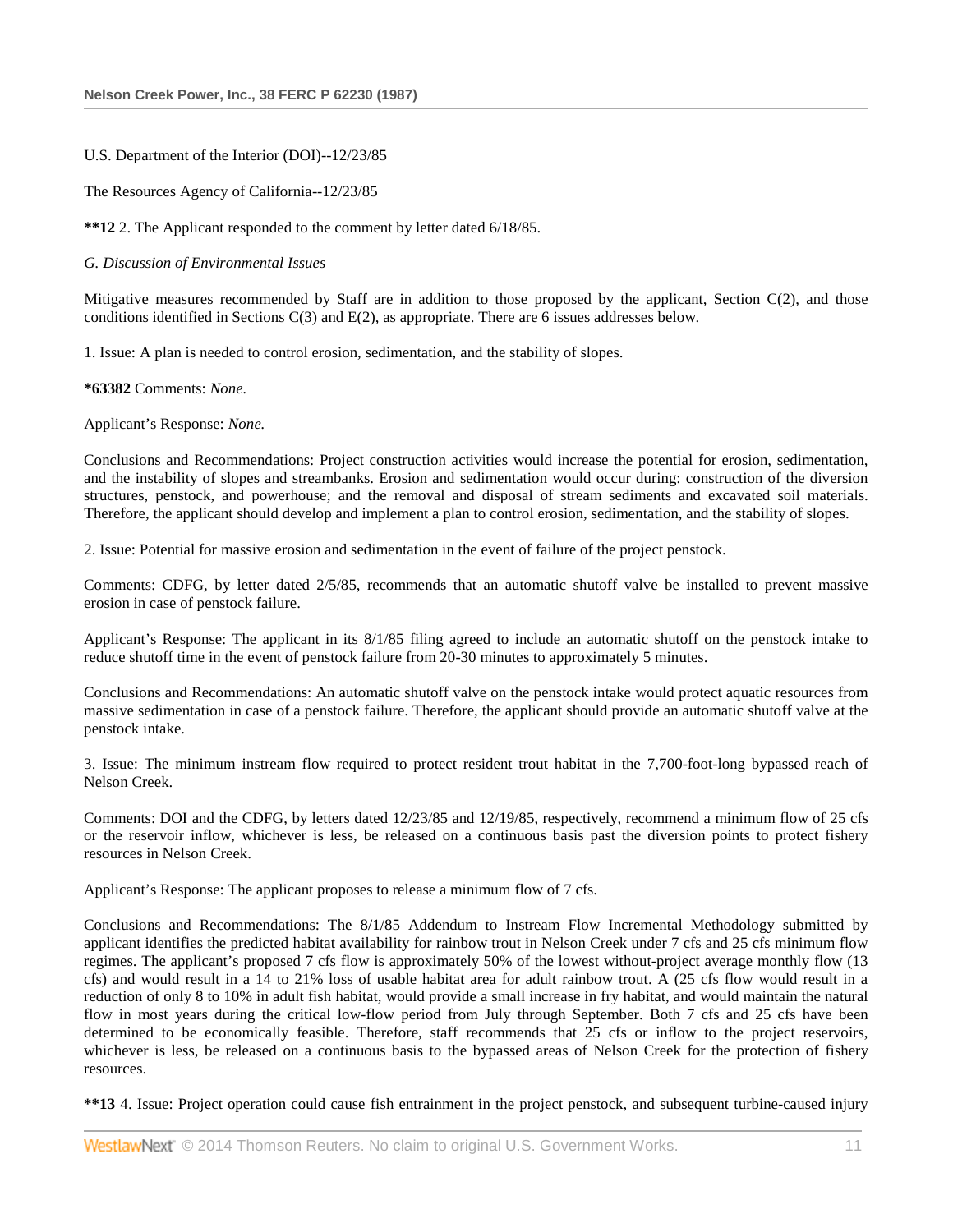### and mortality.

Comments: CDFG, by letter dated 7/9/85, stipulates that screening needs to be incorporated into the project design and that final screening design must be approved by the CDFG.

Applicant's Response: The Applicant proposes to install a fish screen at the intake to the penstock below the west diversion and to submit final design plans to the CDFG.

Conclusions and Recommendations: The installation of a fish screen would adequately protect Nelson Creek's fishery from entrainment during project operations.

5. Issue: A potential exists for electrocution of raptors on new project electrical transmission facilities.

Comments: None.

Applicant's Response: Although the resource agencies have not expressed any concerns regarding the potential impact of transmission lines on raptors, the Applicant has recognized this potential impact and is recommending a transmission line design that provides for the protection of raptors.

Conclusions and Recommendations: Designing the project's electrical transmission facilities to avoid electrocution of raptors would provide adequate protection for raptors in the project area.

6. Issue: Buried archeological or historic sites discovered during construction could be impacted, and significant cultural information lost.

Comments: None.

Applicant's Response: None required.

Conclusions and Recommendations: The licensee should have construction personnel monitor ground-disturbing activities associated with construction to determine if buried archeological or historic sites are present in these areas. Construction activity should be halted in the vicinity of any discovered site, the SHPO should be consulted concerning the significance of such sites and necessary avoidance or mitigative measures, and measures should be implemented to protect significant archeological or historic sites.

# **\*63383** *H. Summary of Environmental Impacts*

1. Assessment of adverse and beneficial impacts expected from the project as proposed by the Applicant (P); the proposed project with Staff's recommended mitigation (Ps) [Section G]; and any other alternative considered (A).<sup>32</sup>

a. Geology/Soils--P: 1AS

b. Streamflow--P: 2AL; Ps: 1AL

Remarks: b. See item d, below.

**\*\*14** c. Water quality: Temperature--P: 0; Dissolved Oxygen--P: O; Turbidity and sedimentation--P: 1AS

d. Fisheries: Anadromous--P: 0; Resident--P: 2AL; PS: 1AS

Remarks: d. The Applicant has proposed a 7 cfs minimum instream flow, whereas staff believes that a 25 cfs flow is needed to protect resident rainbow trout habitat in the 7,700-foot-long bypassed reach of Nelson Creek.

e. Vegetation--P: 1AL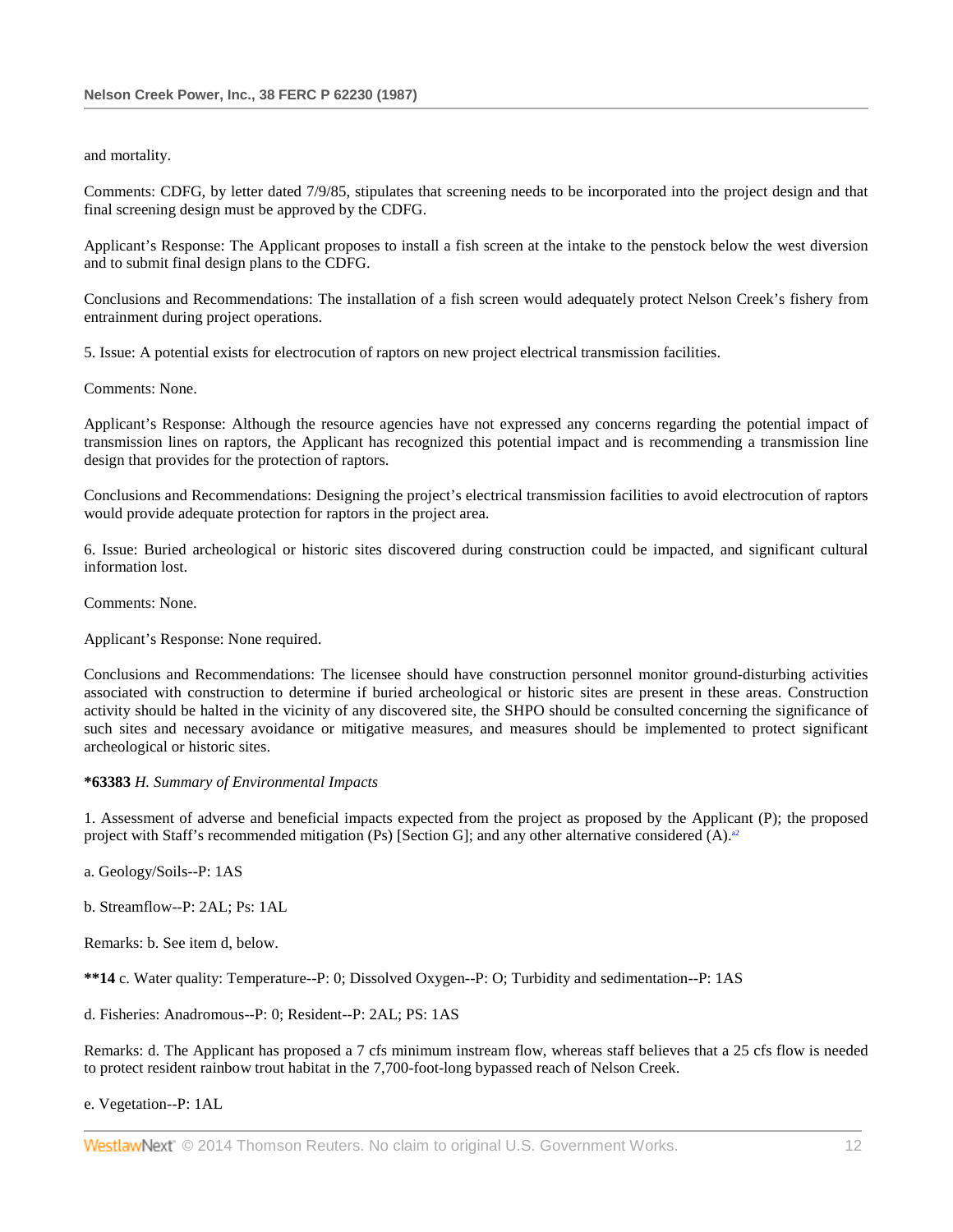Remarks: e., f. Approximately 2 acres of vegetation would be removed during construction of the project.

f. Wildlife--P: 1AL

g. Archeological--P: 0

h. Historical--P: 0

i. Visual quality--P: 1AL

Remarks: i. Above-ground portions of the penstock and the powerhouse would contrast with the existing visual character of the area.

j. Recreation--P: 0

k. Land use-- $P: 0$ 

l. Socioeconomics--P: 1BL

Remarks: 1. Earnings of on-site construction personnel, and their subsequent spending at retail and service establishments in Shasta County, would benefit the local economy. The completed project facilities would generate annual local property tax revenues.

m. Noise quality--P: 1AS

n. Air quality--P: 1AS

2. Impacts of the No-action Alternative

If the **license** were denied, the Applicant would have to abandon the project. If the project were abandoned, the energy that would have been generated from a renewable resource would have to be generated from other sources, such as coal, gas, oil, or nuclear-fueled electrical generation facilities.

3. Recommended Alternative (including proposed, required, and recommended mitigative measures): -- Proposed Project

4. Reason(s) for the Selection of the Preferred Alternative

The proposed project would generate electrical energy from a renewable resource without significantly affecting the existing environmental conditions of the project area.

# *I. Summary of Unavoidable Adverse Environmental Impacts and Beneficial Impacts*

During project construction, construction-related vehicles and on-site machinery would cause noise, dust, and exhaust emissions, which would result in the temporary displacement of area wildlife. Also, excavation work would result in some minor sedimentation and turbidity in Nelson Creek downstream of the two diversion dam sites and the powerhouse site. Construction of the proposed facilities would necessitate the permanent removal of a relatively small amount (2.2 acres) of vegetation. Project operation would result in the diversion of 7.5 cfs to 50 cfs from a 7,700-foot-long section of Nelson Creek. The proposed project would not have any major, long-term, adverse, environmental impacts. Beneficial impacts would include: the earnings of on-site construction personnel and their subsequent spending at retail and service establishments in Shasta County; and the annual local property tax revenues that would be generated by the project.

### *J. Conclusion*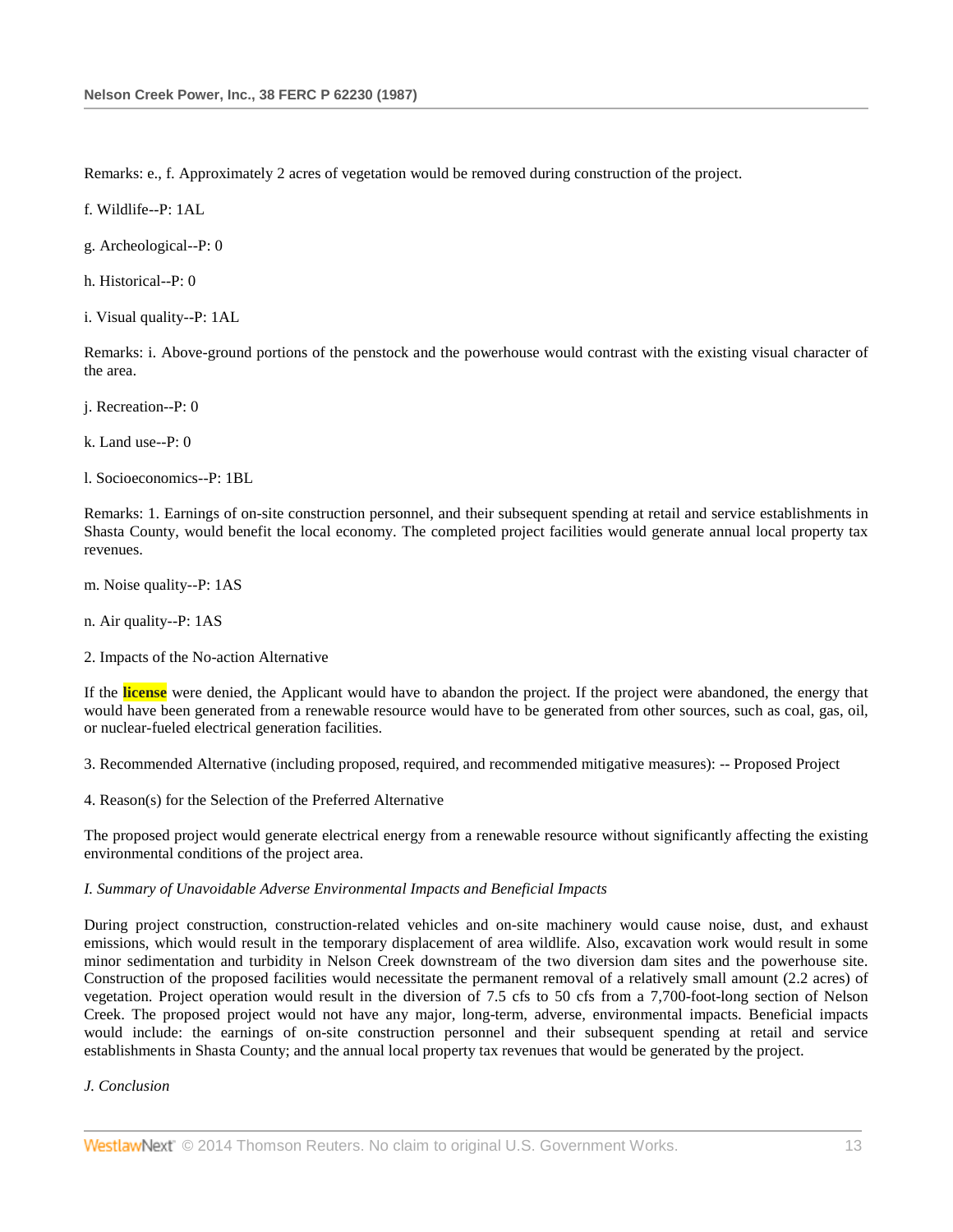*Finding of No Significant Impact.* Approval of the recommended alternatives [[[H(3)] would not constitute a major federal action significantly affecting the quality of the human environment; therefore, an Environmental Impact Statement (EIS) will not be prepared.

*K. List of Preparers (Name--Position Title)*

**\*\*15** James Haimes--Economist (Coordinator)

Angelo Colianni--Soil Conservationist

**\*63384** Patrick K. Murphy--Wildlife Biologist

John D. Ramer--Ecologist

David C. Starkie--Landscape Architect

Ronald S. Kowalewski--Civil Engineer

Martin J. Thorpe--Engineer

*L. Literature Cited*

1. Nelson Creek Power, Inc. 1985. Application for **license** for the Grasshopper Flat minor water power project. Redding, California. 57pp plus attachments.

### **Safety and Design Assessment Grasshopper Flat Project**

### FERC project No. **9029**-000, California

### **I. Evaluation of Design, Construction and Performance**

The Grasshopper Flat Water Power Project would be located on the East, West, and Main Forks of Nelson Creek approximately 12 miles northwest of the Town of Burney in Shasta County California. It would consist of two diversion dams, two intakes, a conveyance pipeline from the East to West Fork dams, a penstock, an indoor type powerhouse containing a 1035-kW impulse unit, a tailrace, and a 12-kV transmission hook-up to the PG&E system. An alternative three-unit powerplant scheme with the same installed capacity will be considered by the licensee during the final design phase.

Our review indicates that there are no engineering problems which would make construction, operation or maintenance of the project infeasible.

The proposed project structures would impound an insignificant amount of water and are not a hazard to downstream property or human life. They will be safe if constructed using sound engineering practices and upon compliance with the terms and conditions of the **license**.

## **II. Exhibits**

The following parts of Exhibit A and the following Exhibit F drawings conform to the Commission's rules and regulations and are included in the **license**:

*Exhibit A;* Section II entitled *Project Description,* Subsection E, Configuration I: Items 1, 2, 3, 4, 5, 7, 8, and 11 of the application filed March 18, 1985.